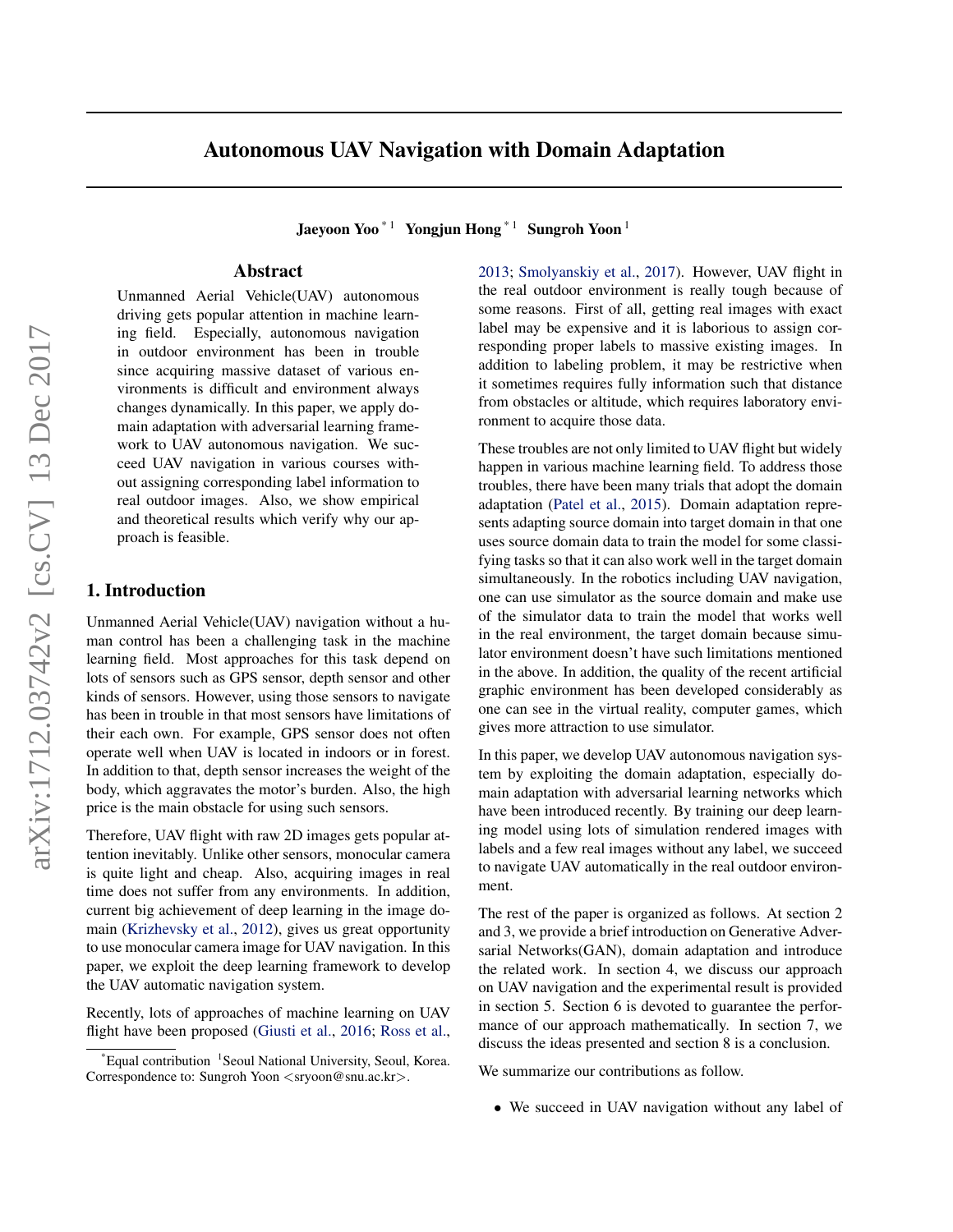real surrounding images. As far as we know, we first apply domain adaptation with adversarial learning networks into UAV flight.

- We build the simulation environment to be used as a source domain to use in domain adaption framework. Also, we improve the existing supervised learning version of UAV navigation with domain adaptation framework which is highly attractive in that it does not need target domain labels.
- We provide our mathematical guarantee that shows why classification of real surrounding image works despite of the absence of label. We show that target domain classification performance has to be guaranteed with well-behaved classifier in transferred domain.

# 2. Background

### 2.1. Generative Adversarial Networks

[Goodfellow et al.](#page-9-0) [\(2014\)](#page-9-0) proposes Generative Adversarial Networks (GAN) which is a popular method for synthesizing images by adopting the generator  $G$  and the discriminator  $D$ . G produces synthetic images so as to fool  $D$  and  $D$ takes counterpart role of  $G$  in that it aims to distinguish real images and fake images generated by G. This adversarial behavior leads to following minimax objective function where  $p_{real}(x)$  refers to real data probability distribution and  $p_{\theta}(x)$  refers to the distribution of the data generated by  $G: \mathcal{Z} \to \mathcal{X}$  where  $\mathcal{Z}$  and  $\mathcal{X}$  stand for latent space and real data space respectively.

$$
\min_{G} \max_{D} \mathbb{E}_{x \sim p_{real}} \log D(x) + \mathbb{E}_{z \sim p_z} \log(1 - D(G(z))
$$
\n(1)

### 2.2. Domain Adaptation

Domain adaptation is a kind of transfer learning which tries to adapt source domain into the other unseen domain so called a target domain while task performance is maintained also in target domain. It can be thought as transferring prior known knowledge of source domain  $\mathbb{D}_S$  to target domain  $\mathbb{D}_T$ . More formally, let X and Y be the data space and label space respectively. Then source domain has a distribution  $\mathbb{D}_S$  on  $X \times Y$  and the target domain has a different distribution  $\mathbb{D}_T$  on the same space. Then domain adaptation solves following problem: given labeled source domain data  $(x_s, y_s) \in \mathbb{D}_S$  and unlabeled target domain data  $x_t$  which comes from the marginal distribution of  $\mathbb{D}_T$ , learns a function  $h: X \to Y$  which works on target domain distribution  $\mathbb{D}_T$ .

The simplest way to conduct the domain adaptation is just not to care about the difference between two domain which is known as domain discrepancy. Rather, training the model in the source domain and apply it on the target domain directly. However in many cases, it does not work well due to the domain discrepancy [\(Long et al.,](#page-9-0) [2015\)](#page-9-0). The most popular way to overcome domain discrepancy is to reconstruct a common representation space for two domains [\(Ajakan](#page-8-0) [et al.,](#page-8-0) [2014;](#page-8-0) [Long et al.,](#page-9-0) [2015;](#page-9-0) [Shen et al.,](#page-9-0) [2017\)](#page-9-0). This approach attempts to obtain a domain invariant representation space where task performance is invariant from domains. Beyond this approach, there is an intuition that as distributions of two domain on the representation space become closer, the domain discrepancy gets smaller so that the classifying task for target domain gets to work better. Meanwhile, to find such representation space, one can use hand-crafted features but it can not be generalized and requires domain knowledge. Due to such reasons, there have been some trials to apply GAN framework to reconstruct such common representation autonomously [\(Ajakan et al.,](#page-8-0) [2014;](#page-8-0) [Shen et al.,](#page-9-0) [2017\)](#page-9-0). It can achieve the goal of the domain adaptation by leading the feature representations to be indistinguishable between the two domains and helpful for the task classifier by adversarial learning with the discriminator.

# 3. Related Work

To conduct UAV navigation with real images, some researches proposed a supervised learning method in that they collected images and corresponding labels, then trained the controller with such paired data. [\(Ross et al.,](#page-9-0) [2013\)](#page-9-0) adopted linear regression using real 2D images and corresponding command labels. They proposed algorithm called DAGGER to tackle the mismatch between the desirable path distribution in the training phase and the execution path distribution in the test phase. It trains the linear controller with typical supervised learning and executes the partially trained controller. It gathers new images it met during the execution and new images are assigned corresponding labels appropriately. It trains the linear controller again with new paired data which it has collected. By iteratively doing this process, it aims to improve the supervised learned controller's performance. Meanwhile, [Giusti et al.](#page-8-0) [\(2016\)](#page-8-0) suggested to view UAV navigation as the classification problem instead of the regression problem. By classifying the orientation where UAV is pointing on, it tries to give proper steering command to the UAV so that it goes along the trail. [Smolyanskiy et al.](#page-9-0) [\(2017\)](#page-9-0) improved that classification problem by adding negative entropy regularization term in the objective functions and lateral classifier that classifies where UAV is located with respect to the road. On the other hand, [Kahn et al.](#page-9-0) [\(2016\)](#page-9-0) trained the UAV navigation in the simulator system by exploiting guided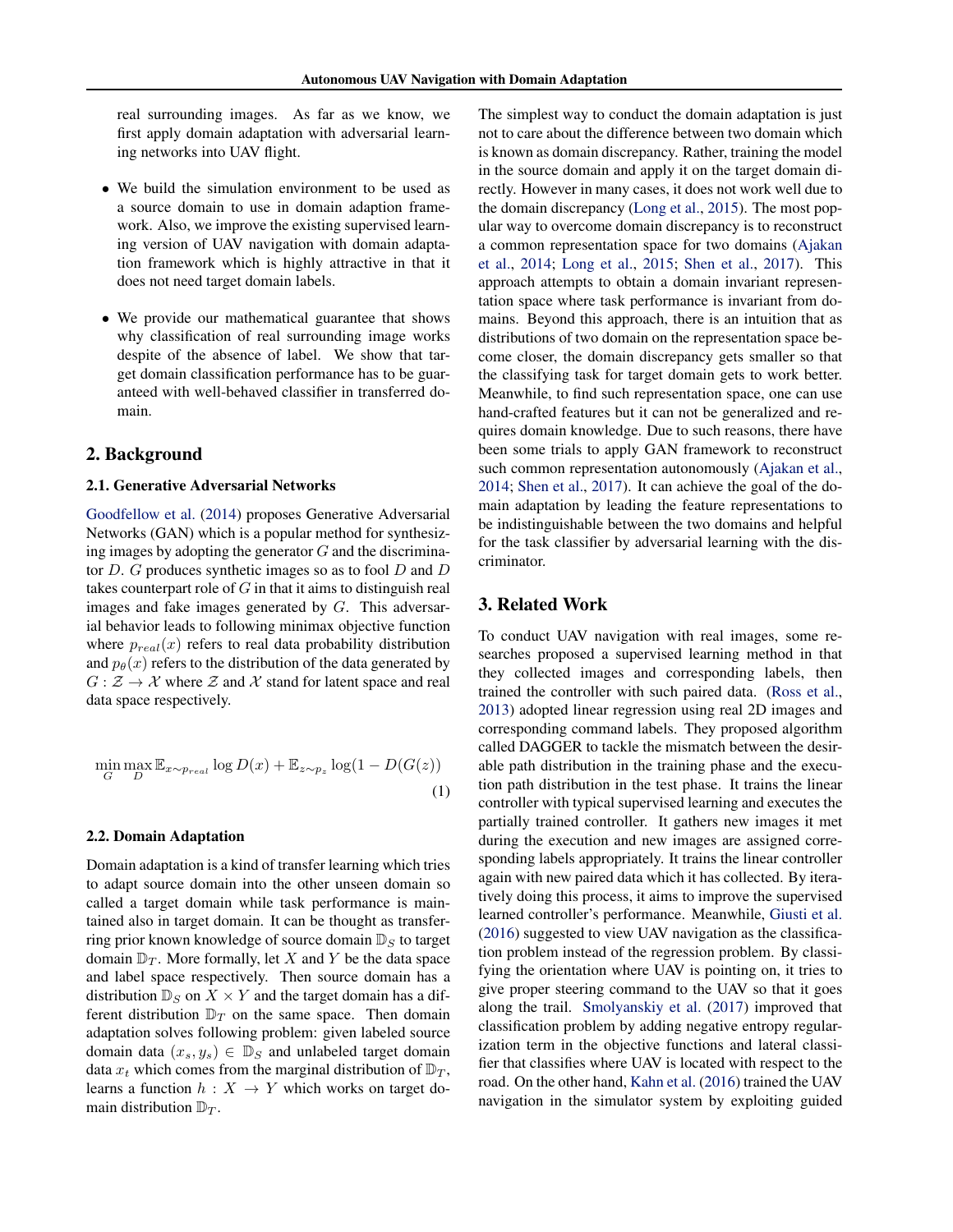<span id="page-2-0"></span>policy search which can be thought as a kind of supervised learning. It is different from the typical supervised learning in that it gets the label automatically using trajectory optimization. In this paper, we follow [Giusti et al.](#page-8-0) [\(2016\)](#page-8-0) and [Smolyanskiy et al.](#page-9-0) [\(2017\)](#page-9-0)'s classification framework on our UAV navigation because it simplifies the problem and addresses the sparse steering command in the regression.

The common property of above researches is that they adopted a supervised learning method so they needed laborious labeling works. These kind of approaches have fundamental limitation in that labeling for images cannot be done automatically and the execution of the partially trained model in the real environment may cause serious damage on the UAV. In addition, [Kahn et al.](#page-9-0) [\(2016\)](#page-9-0) needs full information about raw image such as depth image and numerical measurement, which is difficult to get in the outdoor environment. On the other hand, there is no such problem in the simulation environment as one can measure any physical properties such as location and velocity, and doesn't need to care about UAV's security problem. [Mirowski et al.](#page-9-0) [\(2016\)](#page-9-0), [Sadeghi & Levine](#page-9-0) [\(2016\)](#page-9-0) interpreted UAV navigation as reinforcement learning (RL) in that they aimed to train the agent from trial and errors in simulation environment. Since RL needs the exploration which may cause lots of collision at the early part of the training, applying RL on the real environment directly is highly improper. However, because of the discrepancy of the simulator image and real image such as texture and color distribution, the trained model on simulation environment is not guaranteed to work well in the real environment. [Mirowski et al.](#page-9-0) [\(2016\)](#page-9-0) tackled such discrepancy issues by exploiting the depth image which is more invariant between the two environments. It used depth sensor or reconstructed depth from image to get depth image. However, using depth sensor increases the cost and weight of UAV and reconstructing depth image gives inaccurate images which incur error and high computing cost. Meanwhile, [Sadeghi & Levine](#page-9-0) [\(2016\)](#page-9-0) applied Q-learning on the UAV navigation learning. It showed that its model also worked well in the real indoor environment even though it did not offer any real images during the training. However, the indoor environment is relatively simple and plain compared with the outdoor environment so that it is still doubtful if it also works well in the real outdoor environment.

There have been some researches that apply domain adaptation for their each task. [Daftry et al.](#page-8-0) [\(2016\)](#page-8-0) used domain adaptation to learn transferable policies for UAV navigation. However, it tried to decrease domain discrepancy defined with Maximum Mean Discrepancy(MMD) of predefined kernel, which is highly sensitive to choice of kernel [\(Li et al.,](#page-9-0) [2017\)](#page-9-0). Moreover, it utilized collected real im-



Figure 1. (Top) Real target domain image examples-Gwanak Mountain Dulle-gil trail. (Middle) Simulator source domain image examples. (Bottom) Masked images for road in the simulator images.

ages as source domain images, while our work used simulation rendered images as source domain images. Since the simulator is much more general and easier to get data, [Bousmalis et al.](#page-8-0) [\(2017\)](#page-8-0); [Shrivastava et al.](#page-9-0) [\(2016\)](#page-9-0) used simulation rendered images for domain adaptation with adversarial learning framework. [Bousmalis et al.](#page-8-0) [\(2017\)](#page-8-0) adopted this framework for the grasping task. Their approach looks similar with ours, but we utilize domain adaptation in the UAV navigation task and show mathematical guarantee ad-ditionally. [Shrivastava et al.](#page-9-0) [\(2016\)](#page-9-0) refined the eye rendered image to be realistic using GAN. Using these refined images, it improved the performance of the eye classifier. Unlike us, it adopted two independent training steps of which first one is adversarial learning phase and other one is classification task.

# 4. Method

### 4.1. Building simulator environment data

We build our simulation environment using Gazebo [\(Koenig & Howard,](#page-9-0) [2004\)](#page-9-0), the widely known robot simulator. As our navigation system aims at the Dulle-gil trail made of a asphalt road surrounding the bush and tall tree as seen in top row of Figure 1, we build similar environment that is similar with the targeted real environment as seen in middle row of Figure 1.

We build our simulation environment by two phases. First, we try to get diverse road data by randomly picking up course coordinates for generalization. By determining the road's curvature and length according to the heuristic rule, we get natural road coordinates. Figure [2](#page-3-0) shows the examples of generated road by simulator. After that, we make many objects such as maple tree, ginkgo tree, bushes, fences and so forth using the open source CAD tool Blender and arrange these objects alongside the road randomly.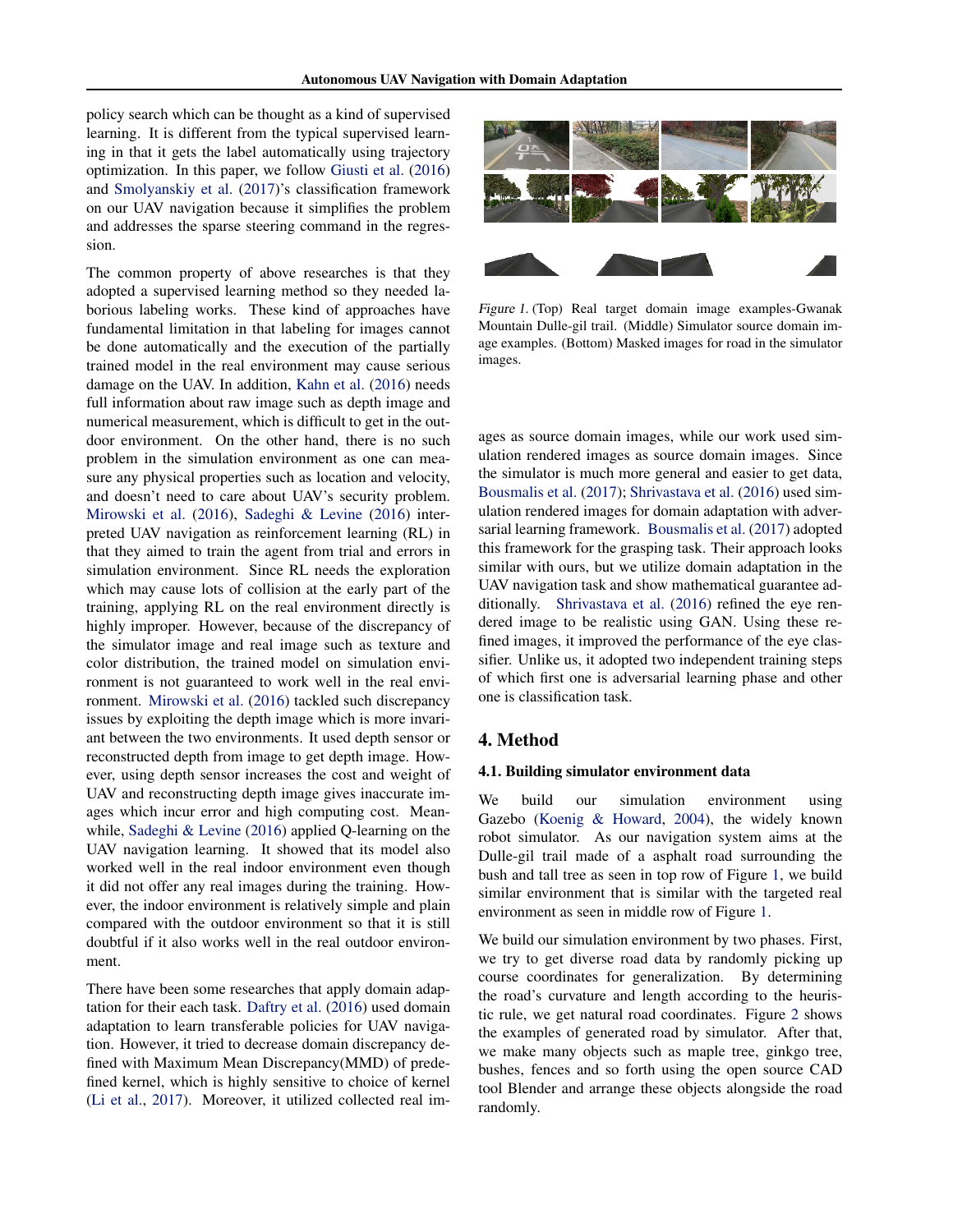<span id="page-3-0"></span>

Figure 2. The randomly generated road coordinates to build the simulator environment.



Figure 3. The lateral/head classes for a road. Though center class slightly covers the region cross the yellow centerline, most center class images are located at the right side to the centerline.

### 4.2. UAV navigation with domain adaptation

As mentioned earlier, we view the UAV navigation as multi-class classification problem. As in [Smolyanskiy](#page-9-0) [et al.](#page-9-0) [\(2017\)](#page-9-0), we train deep learning model that classifies where the UAV is located with respect to the road(left/center/right-lateral class) and where the UAV is heading on alongside the road(left/straight/right-head class) based on the camera image input. Figure 3 represents how we divide lateral and head classes. To train our model, we collect simulation rendered images with corresponding lateral, head labels and real data without any labels. To address a gap between simulation rendered images and target domain images and to deal with the absence of labels for real environment images, we adopt domain adaptation with adversarial learning framework.

Among several methods of domain adaptation with adversarial learning, [Bousmalis et al.](#page-8-0) [\(2016\)](#page-8-0) has been popular in that it focuses on transferring source domain images as if they look like target domain images while other approaches only concentrate on extracting domain-invariant non-image features [\(Ajakan et al.,](#page-8-0) [2014\)](#page-8-0), [\(Shen et al.,](#page-9-0) [2017\)](#page-9-0). We attempt to transfer source domain image which is a simulation rendered image into target domain image which is a real surrounding image as shown in Figure [5,](#page-5-0) so classifying in target domain can be achieved without any labels of target domain image intuitively.

The overall flow of our domain adaptation model in UAV navigation is represented in Figure [4.](#page-4-0) The model takes target images, source images and the noise vector picked from uniform distribution. In addition, the lateral class labels and the head class labels for the source images are given to the model. At the generator part, source image and random noise vector are converted into transferred image which should look like target image. The discriminator takes transferred images and target images then distinguishes whether its input comes from the generator or target domain. The classifier takes the transferred image and the ground-truth labels of source images which transferred images come from and learns to classify their lateral/head class respectively.

### 4.3. Object functions

Domain adaptation with adversarial learning framework is basically composed of transferred image generator  $G_{\theta_g}$ , discriminator  $D_{\theta_d}$  and task classifier  $C_{\theta_c}$  as shown in Figure [4.](#page-4-0) Therefore, object functions for our UAV navigation system may need adversarial objective term, classification objective term. Following paragraphs in this section detail each objective term in aspect of domain adaptation.

### 4.3.1. ADVERSARIAL LEARNING

Among lots of variants of GAN, we adopt Fisher GAN of [Mroueh & Sercu](#page-9-0) [\(2017\)](#page-9-0). The reason for using Fisher GAN is that Fisher GAN belongs to Integral Probability Metric(IPM) family which is strongly and consistently convergent and more robust to disjoint supports of probability distributions [\(Hong et al.,](#page-9-0) [2017\)](#page-9-0). Also Fisher GAN is known to have computational benefits over other IPMs such as [Ar](#page-8-0)[jovsky et al.](#page-8-0) [\(2017\)](#page-8-0); [Gulrajani et al.](#page-9-0) [\(2017\)](#page-9-0). It should be noted that since we adopt IPM family rather than standard GAN objective, we rename the discriminator as the critic  $f_{\theta_d}$ . The objective term for the adversarial learning  $L_A$  is as follows where  $\lambda$  is the Lagrange multiplier and  $\rho$  is the quadratic penalty weight [\(Mroueh & Sercu,](#page-9-0) [2017\)](#page-9-0).

$$
L_A = \Phi(\theta_d, \theta_g) + \lambda (1 - \Omega(\theta_d, \theta_g)) - \frac{\rho}{2} (\Omega(\theta_d, \theta_g) - 1)^2
$$
  

$$
\Phi(\theta_d, \theta_g) = \mathbb{E}_{x \sim \mathbb{D}_T} f_{\theta_d}(x) - \mathbb{E}_{(x, z) \sim (\mathbb{D}_S, p_z)} f_{\theta_d}(G_{\theta_g}(x, z))
$$
  

$$
\Omega(\theta_d, \theta_g) = \frac{1}{2} \mathbb{E}_{x \sim \mathbb{D}_T} f_{\theta_d}^2(x) + \frac{1}{2} \mathbb{E}_{(x, z) \sim (\mathbb{D}_S, p_z)} f_{\theta_d}^2(G_{\theta_g}(x, z))
$$
  
(2)

### 4.3.2. CLASSIFIER

We adopt typical softmax cross entropy objective function for the classification task. In addition to that, we are motivated from [Smolyanskiy et al.](#page-9-0) [\(2017\)](#page-9-0) in that we add the negative entropy regularization term and the penalty loss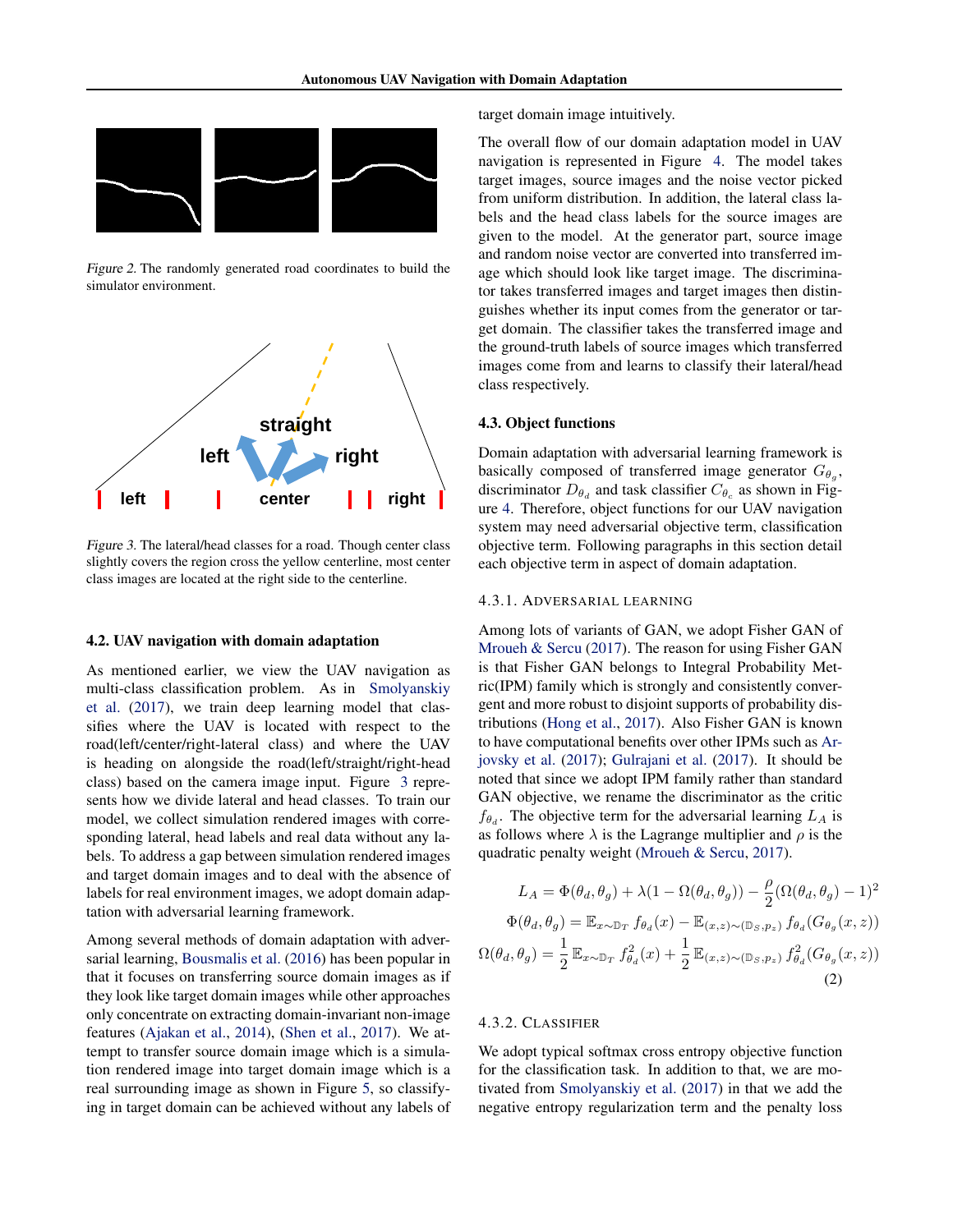<span id="page-4-0"></span>

Figure 4. Overall flow

term. The negative entropy regularization term prevents the classifier from producing the extremely sharp result and the penalty loss assigns the additional punishment for the classifier not to swap left and right label each other. The result of the classifying loss  $L_C$  follows where  $p_i, p_j$  are classifier predictions of head position  $i \in \{left, straight, right\}$ , classifier prediction of lateral position  $j \in \{left, center, right\}$ respectively and  $y_i$ ,  $y_j$  are the ground truth label of head and lateral position respectively. It should be noted that  $p_{l/r}, p_{r/l}$  in second equation refer to left label prediction probability when ground truth is right and right label prediction probability when ground truth is left respectively. Also  $\alpha_1, \alpha_2, \beta_1, \beta_2, \gamma$  refer to the weights of each loss term.

$$
L_C = \alpha_1 \sum_i y_i \log(p_i) + \alpha_2 \sum_j y_j \log(p_j)
$$
  
+  $\beta_1 \sum_i p_i \log(p_i) + \beta_2 \sum_j p_j \log(p_j) + \gamma \Psi(\mathbf{p})$   

$$
\Psi(\mathbf{p}) = p_{l/r}^{head} + p_{r/l}^{head} + p_{l/r}^{lateral} + p_{r/l}^{lateral}
$$
 (3)

### 4.3.3. OVERALL OBJECTIVE

To sum up the above objective terms, we use following overall objective function  $L$  to optimize our model where  $\kappa, \mu$  are the weights of  $L_A$  and  $L_C$  respectively.

$$
L = \kappa L_A + \mu L_C \tag{4}
$$

#### 4.4. Steering controller

As our model gives only the class output not the command to steer the UAV, we need the additional steering controller module. We modify the steering controller of [Smolyanskiy](#page-9-0) [et al.](#page-9-0) [\(2017\)](#page-9-0) as follows.

When our model gives softmax output  $[p_{left}^{lateral}, p_{center}^{lateral}, p_{right}^{lateral}]$ for the lateral class and

 $[p_{left}^{head}, p_{straight}^{head}, p_{right}^{head}]$  for the head class, our steering controller sends following y-axis linear velocity and the z-axis angular velocity to the UAV.

$$
v_y = \alpha(p_{right}^{lateral} - p_{left}^{lateral})
$$
  
\n
$$
w_z = \beta(p_{right}^{head} - p_{left}^{head})
$$
\n(5)

The positive y-axis linear velocity makes UAV go left by side and the positive z-axis angular velocity let UAV rotate by counter-clockwise. Aside from these commands, UAV flies forward by constant velocity as a default.

# 5. Experiment

### 5.1. Experiment Setup

We gathered around 8000 images for each lateral class and head class by randomizing the position of UAV in the simulator and fixing the titled angle by -45,0,45 degrees with respect to the road. Beyond the simulation rendered image for source domain, we got around total 30,000 images for target domain by recording at Gwanak Mountain trail in Seoul. In both case, we fixed the altitude of UAV around 1.5m. We used the parrot Bebop2 drone [\(Parrot,](#page-9-0) [2016\)](#page-9-0) model for our experiment. To send the command from the trained model, we utilized parrot bebop ROS package with joystick connection. We sent the command to drone via joystick and activated joystick steering only when drone was stuck into dangerous position. We implemented our UAV navigation system with Tensorflow [\(Abadi et al.,](#page-8-0) [2016\)](#page-8-0). During the test, we calculated our model's output by every 50ms with GTX 1060. However, we set our commanding interval by every one second to protect the pedestrians. Also, we sent the median of gathered commands to UAV to alleviate noise.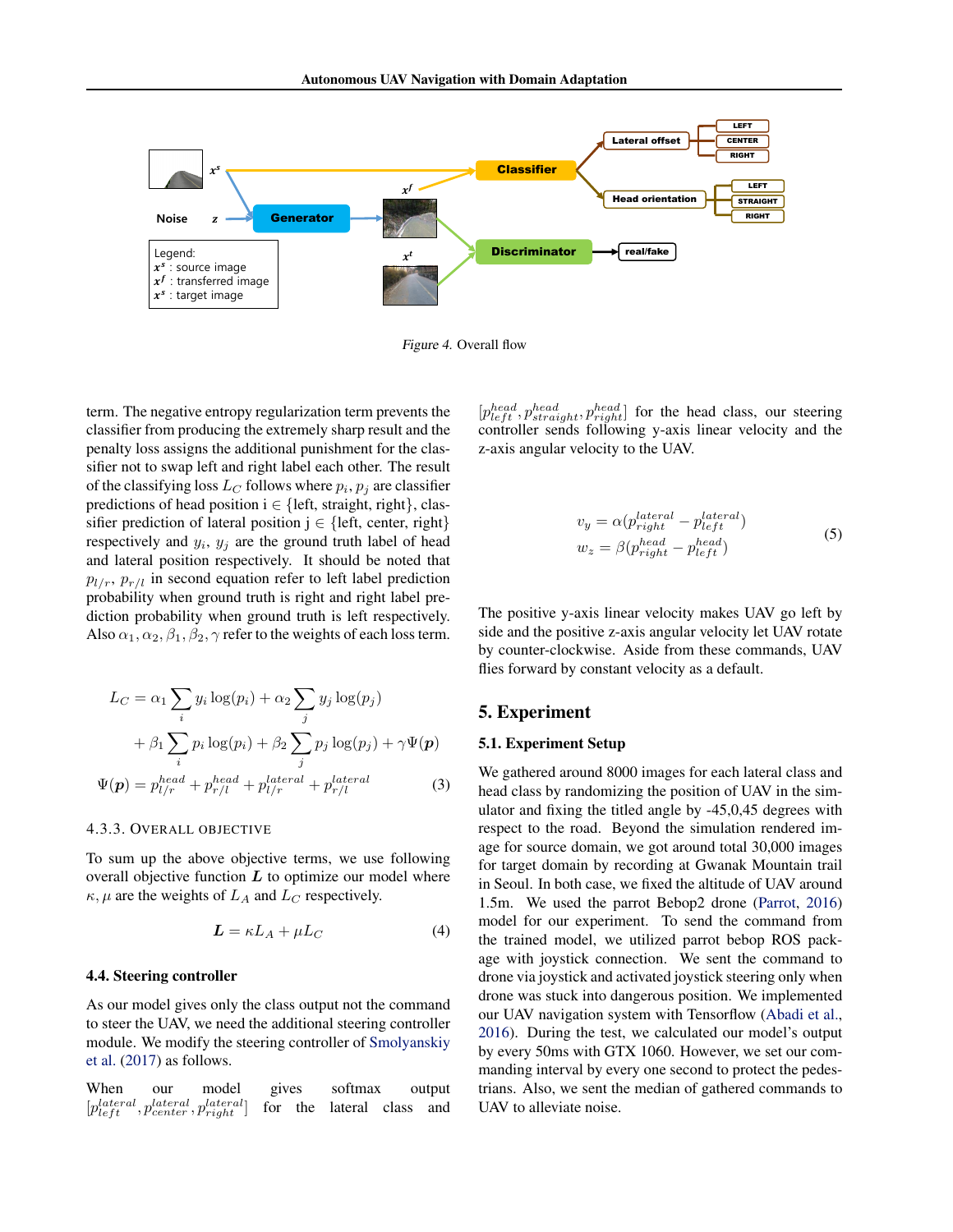### <span id="page-5-0"></span>5.2. The quality of transferred image and off-line test

It can be naturally thought that transferred images should look like target domain images to succeed in navigation. Figure 5 shows the source images, corresponding transferred images. Images in bottom row show the most similar images in target domain.



Figure 5. Each row stands for source domain images, transferred images and target domain images respectively. Each column represents lateral left/head straight, lateral center/head left, lateral center/head straight and lateral center/head right cases respectively. It should be noted that target domain images are chosen as the most similar ones to transferred image in each cases.

As shown in Figure [1,](#page-2-0) we firstly used two kinds of source images. One contains not only the road but the background such as trees, sky. The other only contains the road and the other part's values are all zeros as seen in bottom row of Figure [1.](#page-2-0) Even though two versions both succeeded to transfer source domain images as if look like target domain images, the task classification performance of a model with unmasked source images was worse and less robust than a model with road masked source image during UAV navigation in real outdoor environment. Therefore, we used the road masked images afterwards.

We tried off-line tests for our trained models. We observed not only classification accuracy but also steering command on the target test data which wasn't used in training phase. The reason why we checked both results is that UAV navigation depends on steering command not on classification accuracy. We compare our model with supervised learned(SL) model in Table [1.](#page-6-0) The steering command for left/straight/right in lateral side and left/center/right in head side should be negative, zero, positive respectively. The larger its absolute value, it means more sharp move. Our model succeeded to classify and give correct command compared to target supervised model while both source supervised model failed. Furthermore, it should be noted that even though classification accuracy for some classes is quite low in our model's result, UAV may go forward because steering command guides UAV move properly.



Figure 6. Test course. Pink arrow indicates curved corner. [Left] course 1:two slight corner [Center] course 2:two sharp curve, unseen street during the training. [Right] course 3:different environment, not asphalt but sidewalk road with two corner.

#### 5.3. UAV navigating result

We verify the performance of our approach based on two criteria. First, how many human interrupts are required to finish navigation in certain trail course. Second, how many times UAV recovers from intentional disturbance. We want to notify that as our approach focuses on the domain adaptation, not the architecture of the model, so we compare our model to SL model with source domain images and the one with target domain images. Since a source mask SL model shows the lowest performance on off-line test, we omit that case from navigation result.

### 5.3.1. AUTONOMOUS NAVIGATING

We test our model in three courses. The length of each course is about 190m, 60m and 110m respectively. These courses are thought to be sufficient to test our model because they contain road curving to the left and right as seen in Figure 6. Course 1 in Figure 6 has relatively slight curves but course 2 and 3 have sharp curves compared to course 1. Table [2](#page-6-0) shows the average number of human interrupt until UAV finished each course. Considering the performance of a model trained with source domain images, we can conclude that domain adaptation is necessary. Also, our model shows successful performance compared to a supervised model trained with target domain images. In addition, the UAV navigated without human interrupt by 270m but it could have gone further if we didn't terminate it. Our UAV navigation video is uploaded on https://youtu.be/MKi0SJ4YjLs.

Moreover, we want to notify that our model operated also well in course 3 where somewhat different with the environment where we collected target domain images. There are also road in the center and bushes alongside the road, but the road is covered by sidewalk blocks of which texture and color are different with those of asphalt lane. Most importantly, our model succeeded to navigate in course 3 where its environment images were never collected or used during training phase.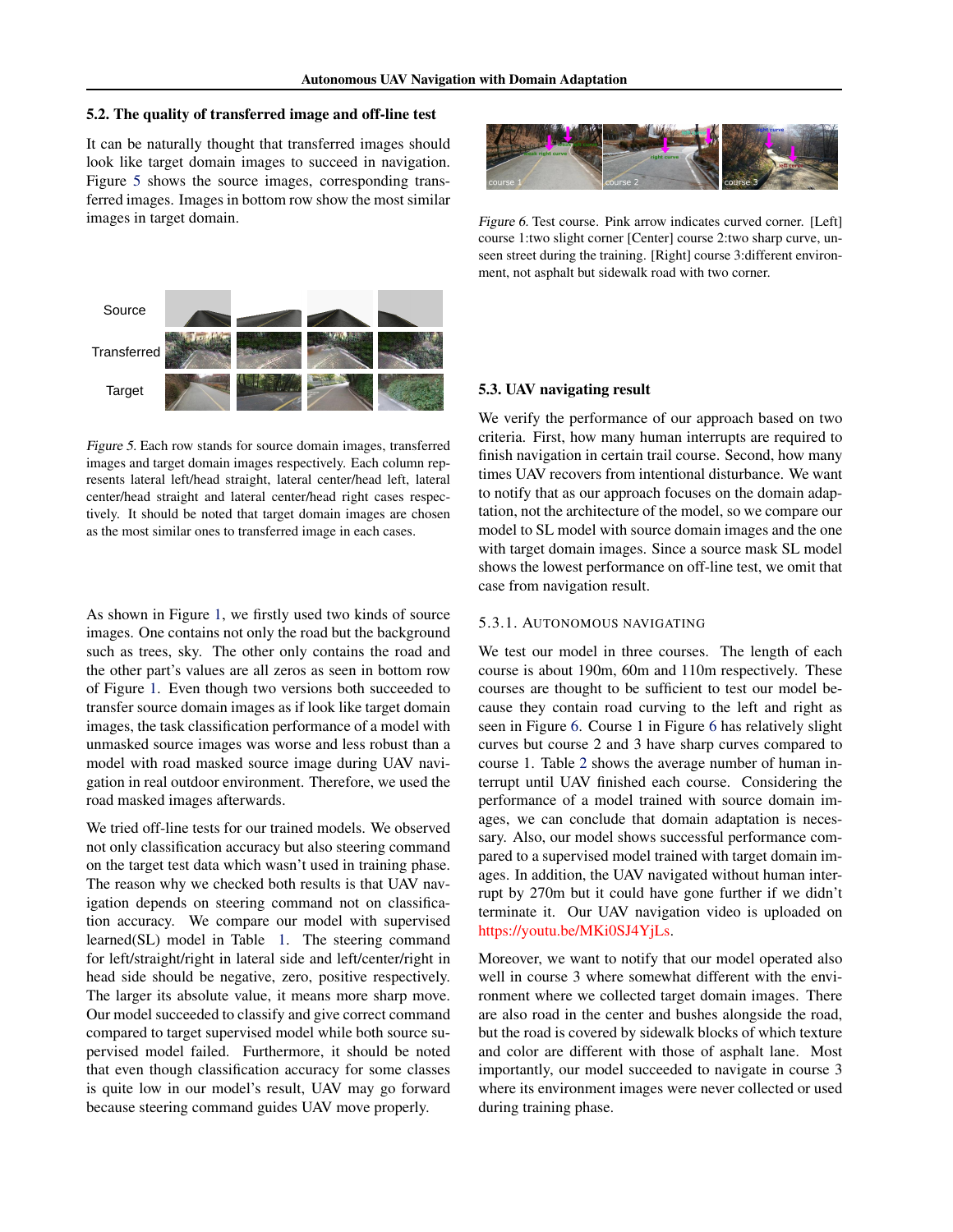#### Autonomous UAV Navigation with Domain Adaptation

<span id="page-6-0"></span>

| Model           | Lateral offset label |          |          | Head orientation label |           |          |
|-----------------|----------------------|----------|----------|------------------------|-----------|----------|
|                 | left                 | center   | right    | left.                  | straight  | right    |
| Source image SL | $0.0\%$              | $65.5\%$ | 55.2%    | 76.8%                  | $64.1\%$  | $45.0\%$ |
| Source mask SL  | $31.4\%$             | $0.0\%$  | 30.3%    | $1.7\%$                | $45.2\%$  | $46.4\%$ |
| Target image SL | $90.1\%$             | 99.8%    | 55.4%    | $91.7\%$               | $100.0\%$ | 96.9%    |
| Our model       | $92.0\%$             | 52.8%    | $46.5\%$ | 70.6%                  | 55.8%     | 57.7%    |

|                 |                 |                  | Head orientation label |                 |               |
|-----------------|-----------------|------------------|------------------------|-----------------|---------------|
| left            | center          | right            | left                   | straight        | right         |
| $0.07 \pm 0.19$ | $0.35 \pm 0.40$ | $0.55 + 0.44$    | $-0.70 \pm 0.52$       | $0.09 + 0.55$   | $0.04 + 0.89$ |
| $0.35 + 0.83$   | $-0.28 + 0.79$  | $-0.32 \pm 0.75$ | $0.29 + 0.34$          | $0.52 + 0.29$   | $0.57 + 0.28$ |
| $-0.83 + 0.22$  | $0.002 + 0.04$  | $0.52 + 0.37$    | $-0.89 \pm 0.23$       | $-0.004 + 0.01$ | $0.94 + 0.16$ |
| $-0.87 + 0.37$  | $-0.14 + 0.59$  | $0.31 + 0.66$    | $-0.68 + 0.46$         | $0.03 + 0.59$   | $0.40 + 0.70$ |
|                 |                 |                  | Lateral offset label   |                 |               |

(a) Classification accuracy

(b) Average steering command

Table 1. Off-line test result Source image SL(supervised learning) is a supervised learning model with simulation rendered image, source mask SL is a supervised trained model with simulation rendered image with road mask and target image SL is a supervised learning model with outdoor images. It should be noted that probability of right lateral in target image SL model is quite low than other classes in Table 1a. Even though we have another target image SL model which has 99% accuracy in right lateral, this model does much poor performance on outdoor navigation than Table 1a target SL model. We list up more well-behaved target image SL model into this table. Despite of low accuracy, appropriate command can lead to good navigation.

|                 | course 1 | course 2 | course 3 |
|-----------------|----------|----------|----------|
| Source image SL | >10      |          |          |
| Target image SL | 0.2(1/5) | 1.2(6/5) | 0.2(1/5) |
| Our model       | 0.8(4/5) | 1.4(7/5) | 0.0(0/5) |

Table 2. Average number of human interrupt to finish We count the total number of interrupts in 5 navigation trials on each course. Our model shows better performance compared to target image SL model. On the other hand, Source image SL model failed to finish the course 1. Course 1 can be regarded as easier course than other ones in that it is seen in training whereas others not. Therefore, we omit performance of source image SL on course 2,3.

#### 5.3.2. RECOVERY FROM DISTURBANCE

We also tested out model focusing on how many times UAV recovers from the disturbance. The wind blows in the outdoor and strong air current occurs by UAV itself. Also, UAV have to avoid objects including humans. Therefore, it is quite common for UAV to deviate from the desirable location or path thus it is very important to recover from those hindrance. We let UAV to be in non-desirable position intentionally and measure how much ratio it goes back to desirable position. Table 3 shows the ratio it recovers from the extreme case(lateral left/head left, lateral right/head right). Our model succeeded to recover as much as the target SL model.

|                 | left/left   | right/right    |
|-----------------|-------------|----------------|
| Target image SL | 95\%(19/20) | $60\% (12/20)$ |
| Our model       | 95\%(19/20) | $60\% (12/20)$ |

Table 3. Success rate to recover We count the number of successful recovery in 20 intentional disturbance at extreme cases. Our model shows similar performance as target SL model. left/left and right/right stand for lateral left/head left and lateral right/head right respectively.

# 6. Mathematical discussion

Our paper addresses the lack of target domain's label by making source images look like target images and giving them their labels of source domain. Beyond our solution, there is an intuition that if a classifier works well for the transferred images and the transferred images are similar to target domain images, then the classifier should also fit on the target domain images. In this section, we show that our intuition is theoretically correct and guarantee the performance of the classifier.

According to Theorem 1.1 in [Mroueh & Sercu](#page-9-0) [\(2017\)](#page-9-0), Fisher IPM is equal to the Chi-squared distance  $X_2^2(p_{tar}, p_{trans})$  where  $p_{tar}$  and  $p_{trans}$  refer to target domain image probability distribution and transferred image probability distribution respectively. Therefore, if adversarial learning with Fisher GAN framework is successful, we may assume that  $X_2^2(p_{tar}, p_{trans}) < \epsilon_1$  is satisfied for arbitrary small positive number  $\epsilon_1 > 0$ . With the relationship of  $X_2^2(p_{tar}, p_{trans}) = \frac{1}{4} X_2^P(p_{tar}, \frac{(p_{tar}+p_{trans})}{2})$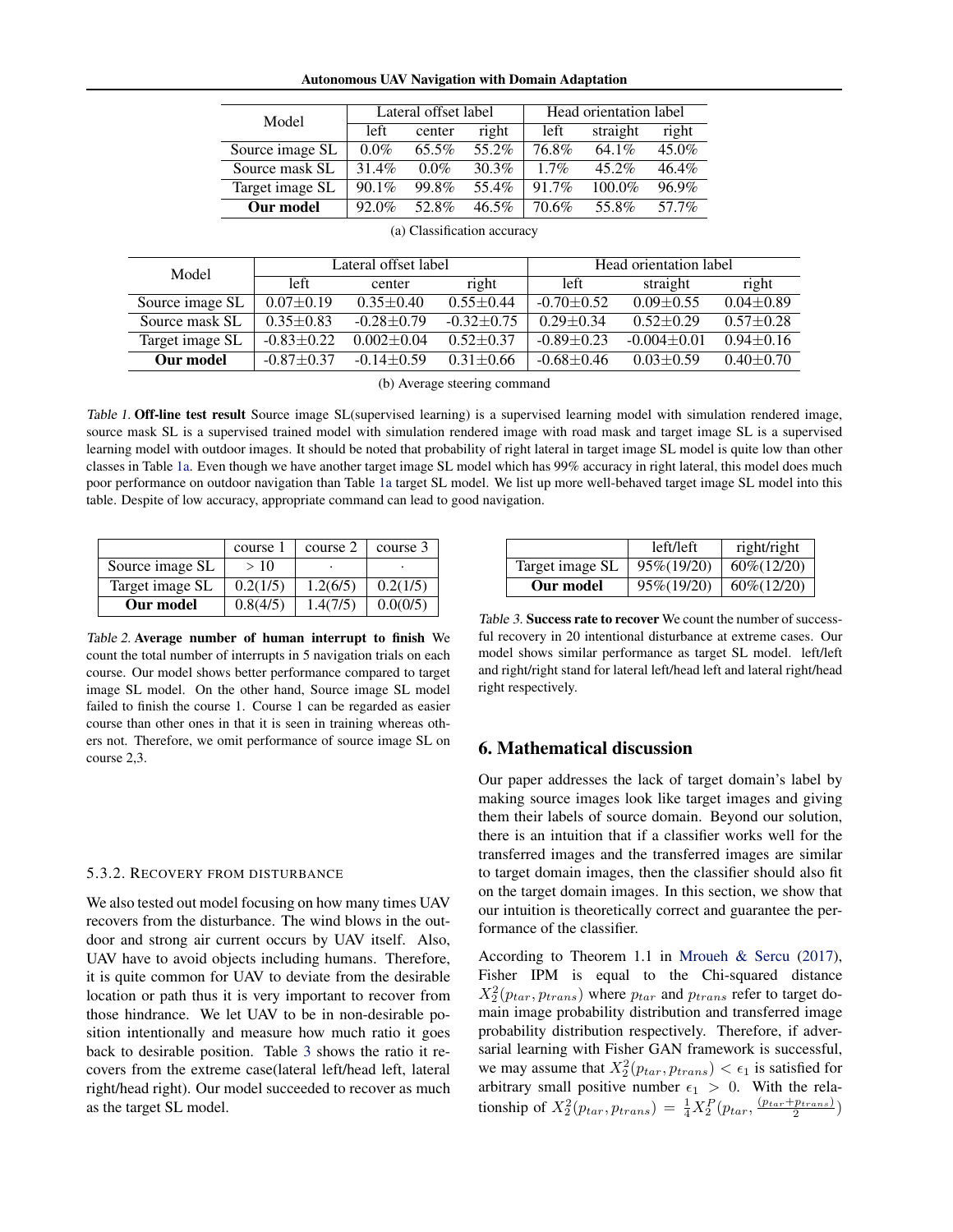where  $X_2^P$  is Pearson divergence, we can get following equation.

$$
X_2^P(p_{tar}, \frac{p_{tar} + p_{trans}}{2}) < 4\epsilon_1 \tag{6}
$$

[Gibbs & Su](#page-8-0) [\(2002\)](#page-8-0) shows that Total Variation(TV)( $\mathbb{P} \parallel \mathbb{Q}$ ) and  $X_2^P(\mathbb{P}, \mathbb{Q})$  have following inequality which holds if  $\mathbb{P}$ is dominated by  $\mathbb Q$  where  $\mathbb P$ ,  $\mathbb Q$  are probability distributions.

$$
TV(\mathbb{P}||\mathbb{Q})^2 \le \frac{1}{4} X_2^P(\mathbb{P}, \mathbb{Q})
$$
 (7)

Since the support of  $p_{tar}$  contains the support of  $\frac{p_{tar}+p_{trans}}{2}$ , we can derive equation 8 using inequality 7 in that substitute  $p_{tar}$  into  $\mathbb{P}$  and  $\frac{p_{tar} + p_{trans}}{2}$  into  $\mathbb{Q}$ .

$$
TV(p_{tar} || \frac{p_{tar} + p_{trans}}{2})^2
$$
  
\n
$$
\leq \frac{1}{4} X_2^P(p_{tar}, \frac{p_{tar} + p_{trans}}{2}) < \epsilon_1
$$
\n(8)

With the definition of  $TV(\mathbb{P} || \mathbb{Q}) = \frac{1}{2} \int |\mathbb{P} - \mathbb{Q}| d\mu$  where  $\mu$  is the measure on the probability space, we can derive following equation 9 and 10.

$$
TV(p_{tar} || \frac{p_{tar} + p_{trans}}{2})
$$
  
=  $\frac{1}{2} \int |p_{tar}(x) - \frac{p_{tar}(x) + p_{trans}(x)}{2}| dx$   
=  $\frac{1}{4} \int |p_{tar}(x) - p_{trans}(x)| dx$   
=  $\frac{1}{2} TV(p_{tar} || p_{trans})$   
<  $\sqrt{\epsilon_1}$  (9)

$$
TV(p_{tar}||p_{trans}) < 2\sqrt{\epsilon_1} \tag{10}
$$

Now, we assume there exists a classifier such that fits well in transferred data(i.e  $p_{trans}$ ). From now on, we will show the classifier also should work well in target domain using the above equations. The mathematical flow is quite similar with that of [Ross et al.](#page-9-0) [\(2013\)](#page-9-0) but it can be thought as a special case with one time-step.

We define  $e(x)$  to be error rate(i.e inaccuracy in the interval  $[0,1]$ ) of the classifier for some fixed data. Then, error in transferred data domain can be derived as equation 11. It should be noted that we may assume that  $E_{trans} < \epsilon_2$ is satisfied for arbitrary small positive number  $\epsilon_2 > 0$  for well-behaved classifier where  $E_{\mathbb{D}}$  stands for average error for domain D.

$$
E_{trans} = \int e(x) p_{trans}(x) dx \tag{11}
$$

Then, we show the error rate of the classifier on target domain is also small by following relation.

$$
E_{tar}
$$
  
=  $\int e(x)p_{tar}(x)dx$   
=  $\int e(x)(p_{tar}(x) - p_{trans}(x))dx + \int e(x)p_{trans}(x)dx$   
 $\leq \int e(x)|(p_{tar}(x) - p_{trans}(x))|dx + E_{trans}$   
 $\leq \int |(p_{tar}(x) - p_{trans}(x)|dx + E_{trans}$   
=  $2TV(p_{tar}||p_{trans}) + E_{trans}$   
 $< 4\sqrt{\epsilon_1} + \epsilon_2$  (12)

As  $\epsilon_1, \epsilon_2$  are sufficiently small, error on target domain should also be small. That means, the classifier's performance on target domain can be guaranteed as on transferred data domain and this result implies that why our empirical results in section [5](#page-4-0) has pretty good performance.

# 7. Discussion

We succeeded to navigate UAV autonomously without any labels for target domain images. However, there were some failure cases. First of all, our model is less robust to light condition such as strong sunlight and dark. We collected real environment images during 3-5 pm in the fall and winter so almost images were exposed to only small amount of sunlight. Thus, the transferred image were necessarily biased to similar state. We tested on the same daytime and our model showed good performance at that time but failed at midday. When sun is strong, the road on the camera image changes its color from the gray to yellow and it makes navigation fail because there were no such images in target domain images. Therefore, to be robust to sunny light condition, lots of images under the various conditions may be necessary. UAV navigation also failed on the snowy road. As like sunlight, it is because that snowy road has never been appeared during the training. Secondly, not only our model but also target image SL model failed when branches from tree invades the road in the air. Though UAV is on the road, protruding branches are hung on the wing of UAV, which leads to failure too. Since the road is still visible through pine leaves, it could be difficult for UAV to avoid those obstacles. These problems remains as our future works.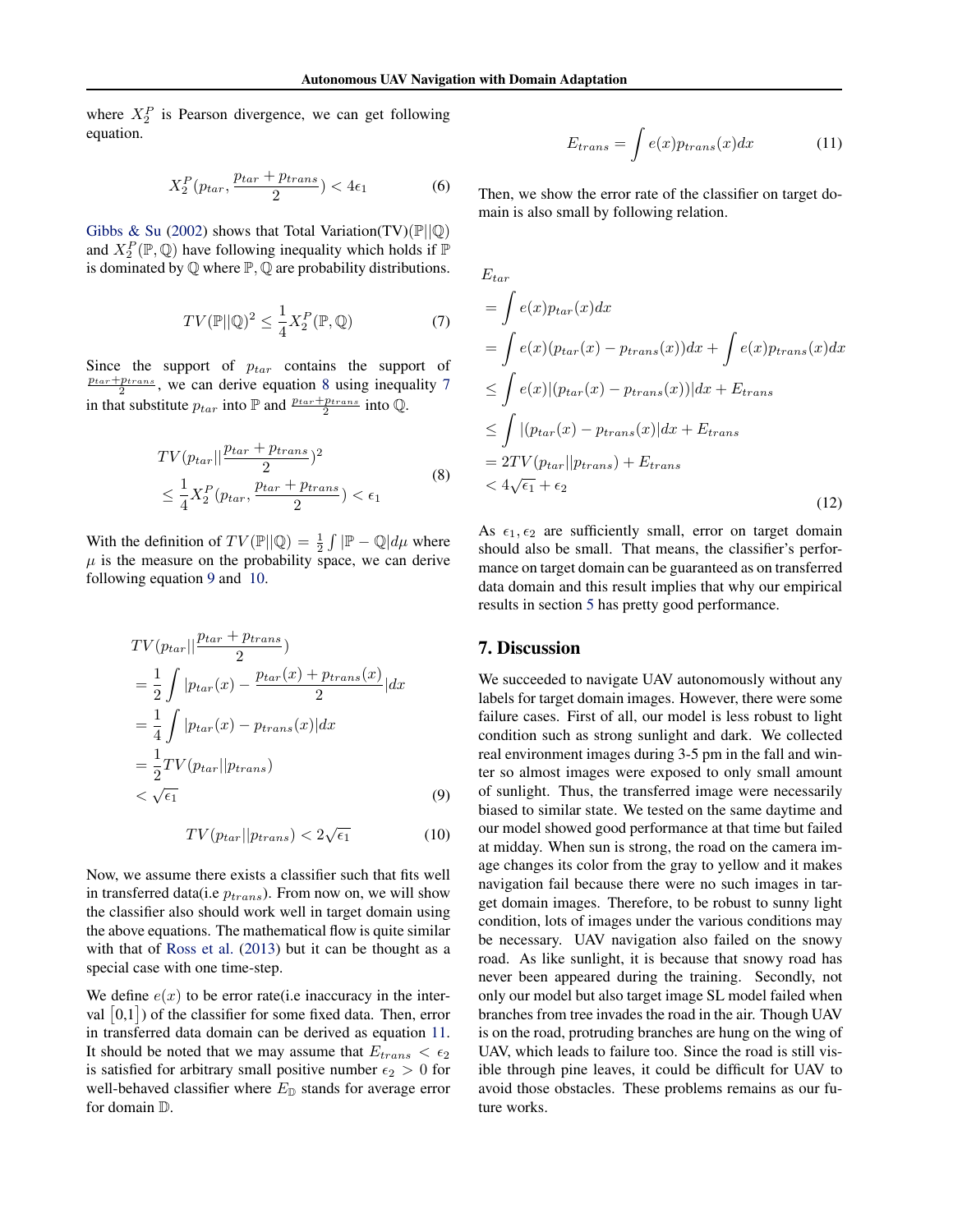<span id="page-8-0"></span>There have been a few kind of models in the domain adaptation with adversarial learning framework. In this paper, we adopted the framework in Bousmalis et al. (2016). We also tried [Shen et al.](#page-9-0) [\(2017\)](#page-9-0)'s model but noticed that it was hard to judge the training progress with non-image features. By observing the transferred image, it was much easier to tune the proper hyper-parameter. However, we take different approach with Bousmalis et al. (2016) in that we does not adopt content similarity objective term in training phase. Since the location of the road should be invariant between source image and transferred image for successful domain adaptation, we originally added the content similarity loss term as follows where  $m$  stands for road mask and ◦ refers to element-wise multiplication.

$$
L_S = \mathbb{E}_{(x,z)\sim(\mathbb{D}_S,p_z)} ||(x - G_{\theta_g}(x,z)) \circ m||_2^2
$$

We tested models with content similarity term but these cases guided the transferred images not as much as different from source images and resulted in poor performance at off-line test. Therefore, we masked simulation rendered image with road part instead of using content similarity term. We confirmed our model using masked source image without content similarity term still keeps the location of the road as shown in Figure [5](#page-5-0) and performs much better than other models with content similarity term.

We also tried models with unmasked source images as shown in middle row of Figure [1.](#page-2-0) Though the transferred images of these models look quite similar with target domain images they performed badly at off-line test. Analyzing the reason for that also remains as our future work.

In the section [6,](#page-6-0) we showed the performance of our model. However, it assumes the successful adversarial learning which leads that the transferred image distribution and the real image distribution is close to each other. Though the visual image supports the assumption, we have showed its closeness by embedding those images to the low dimensional space using t-SNE [\(Maaten & Hinton,](#page-9-0) [2008\)](#page-9-0). As Figure 7 shows, the transferred data is much closer to real data than the source data, which supports our assumption.

# 8. Conclusion

In this paper, we apply domain adaptation with adversarial learning to train the deep neural network model for UAV navigation. It is noticeable that our model show quite good performance though we did not use any labels for real outdoor images. Also, we propose how to use the enormous and accessible simulator data for UAV navigation. In addition to the empirical results, we show the mathematical guarantee for our approach.



Figure 7. T-SNE result.

### References

- Abadi, Martín, Agarwal, Ashish, Barham, Paul, Brevdo, Eugene, Chen, Zhifeng, Citro, Craig, Corrado, Greg S, Davis, Andy, Dean, Jeffrey, Devin, Matthieu, et al. Tensorflow: Large-scale machine learning on heterogeneous distributed systems. *arXiv preprint arXiv:1603.04467*, 2016.
- Ajakan, Hana, Germain, Pascal, Larochelle, Hugo, Laviolette, François, and Marchand, Mario. Domainadversarial neural networks. *arXiv preprint arXiv:1412.4446*, 2014.
- Arjovsky, Martin, Chintala, Soumith, and Bottou, Léon. Wasserstein gan. *arXiv preprint arXiv:1701.07875*, 2017.
- Bousmalis, Konstantinos, Silberman, Nathan, Dohan, David, Erhan, Dumitru, and Krishnan, Dilip. Unsupervised pixel-level domain adaptation with generative adversarial networks. *arXiv preprint arXiv:1612.05424*, 2016.
- Bousmalis, Konstantinos, Irpan, Alex, Wohlhart, Paul, Bai, Yunfei, Kelcey, Matthew, Kalakrishnan, Mrinal, Downs, Laura, Ibarz, Julian, Pastor, Peter, Konolige, Kurt, et al. Using simulation and domain adaptation to improve efficiency of deep robotic grasping. *arXiv preprint arXiv:1709.07857*, 2017.
- Daftry, Shreyansh, Bagnell, J Andrew, and Hebert, Martial. Learning transferable policies for monocular reactive mav control. In *International Symposium on Experimental Robotics*, pp. 3–11. Springer, 2016.
- Gibbs, Alison L and Su, Francis Edward. On choosing and bounding probability metrics. *International statistical review*, 70(3):419–435, 2002.
- Giusti, Alessandro, Guzzi, Jérôme, Ciresan, Dan C, He, Fang-Lin, Rodríguez, Juan P, Fontana, Flavio,